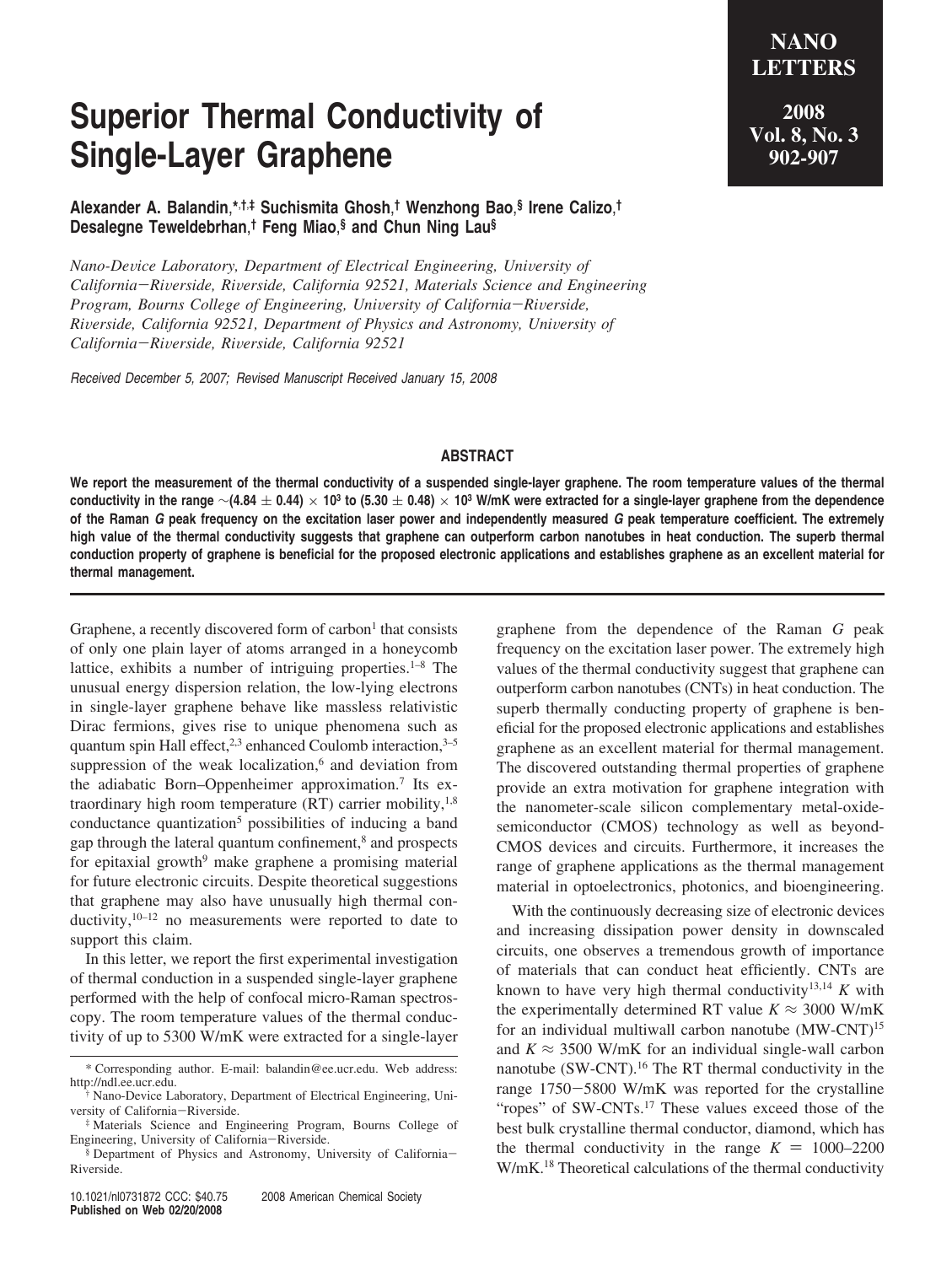of CNTs mostly support the experimental results for individual CNTs, although some discrepancy exists. Molecular dynamics (MD) simulations suggested an unusually high value,  $K \approx 6600$  W/mK, for an insolated CNT at RT.<sup>19</sup> Another MD study found RT thermal conductivity in the range 1500–3000 W/mK for SW-CNT.<sup>20</sup> The same MD calculations suggested that the thermal conductivity of graphene, a single plane layer of carbon atoms, would be even higher.

In spite of the fundamental science and practical importance of the knowledge about the thermal conductivity of graphene, no experimental data has been reported to date. The latter can be explained by the fact that the conventional techniques for measuring the thermal conductivity such as thermal bridge, 3*ω* method or "laser-flash", are not well suited for single-layer graphene (SLG). The 3*ω* method is good for measuring the cross-plane thermal conductivity and requires a substantial temperature drop over the thickness of the examined film.21,22 Graphene with the thickness of one atomic layer and expected high thermal conductivity cannot satisfy such a requirement. The direct thermal-bridge measurements of graphene are possible in principle but very challenging technologically.

Here we undertook an unconventional approach for the noncontact measurement of the thermal conductivity of graphene by using the confocal micro-Raman spectroscopy. Several factors, specific for graphene, made it possible. Graphene has clear signatures in Raman spectra.<sup>23–25</sup> We have also recently discovered that the *G* peak in graphene spectra manifest a strong temperature dependence.<sup>26</sup> The *G* peak's temperature sensitivity allows one to monitor the local temperature change produced by the variation of the laser excitation power focused on a graphene layer. In a properly designed experiment, the local temperature rise as a function of the laser power can be utilized to extract the value of the thermal conductivity. A Raman spectroscopy-based technique has been previously used successfully for measuring the thermal conductivity of poor heat-conducting materials and thin films.27,28 At the same time, there are major differences in heat spreading in graphene from that in conventional materials. For this reason, we had to develop a new measurement methodology and derive expressions suitable for the thermal conductivity extraction for graphene. The Raman spectroscopy-based measurement of the thermal conductivity does not work very well for the bulk crystalline materials with the high thermal conductivity because of the rapid escape of heat, produced by the laser excitation, in three-dimensional systems. The latter prevents a local temperature rise detectable with the Raman spectroscopy for reasonable excitation power levels. Luckily, graphene has a thickness of only one atomic layer. Thus, if we suspend graphene over a trench and heat in the middle, the heat is forced to propagate in-plane through the layer with the thickness<sup>24</sup>  $h = 0.35 \pm 0.01$  nm toward the heat sink. The extremely small cross-section area of the heat conduction channel makes the detection of the local temperature rise possible.



**Figure 1.** (a) Atomic force microscopy image of a typical singlelayer graphene on  $Si/SiO<sub>2</sub>$  substrate. (b) Raman spectrum of suspended graphene showing the *G* peak and 2D band features characteristic for single-layer graphene.

Graphene samples have been obtained by the mechanical cleavage of bulk graphite using the standard technique.<sup>1</sup> Figure 1a shows an atomic force microscopy (AFM) image of the exfoliated graphene. The SLG flakes connected to multilayer graphenes were selected using the Raman spectroscopy and 2D band deconvolution.23,25 Figure 1b shows that the suspended graphene flake has the Stokes *G* peak at 1583 cm<sup>-1</sup> and a symmetric 2D band around 2700 cm<sup>-1</sup>, which is consistent with the reported SLG spectra.<sup>23–26</sup> We fabricated trenches on a number of  $Si/SiO<sub>2</sub>$  substrates by reactive ion etching and placed long graphene flakes over these trenches to obtain suspended graphene (see Figure 2a). The nominal depth of the trenches was 300 nm. The width of the trenches varied from 2 to 5  $\mu$ m. The trench shown on the optical microscopy image in Figure 2b is  $3 \mu m$  wide. One can see in this figure 5  $\mu$ m wide SLG and 1  $\mu$ m wide few-layer graphene (FLG) bridging the two sides of the trench. The scanning electron microscopy (SEM) image in Figure 2c gives a close-up view of the suspended graphene layers over the 3 *µ*m wide trench. The number of atomic layers in graphene samples suspended over trenches was carefully confirmed with micro-Raman spectroscopy.

The schematic of the experiment is shown in Figure 3. The measurements were carried out using the confocal micro-Raman spectroscopy,25,26 which allowed us to restrict the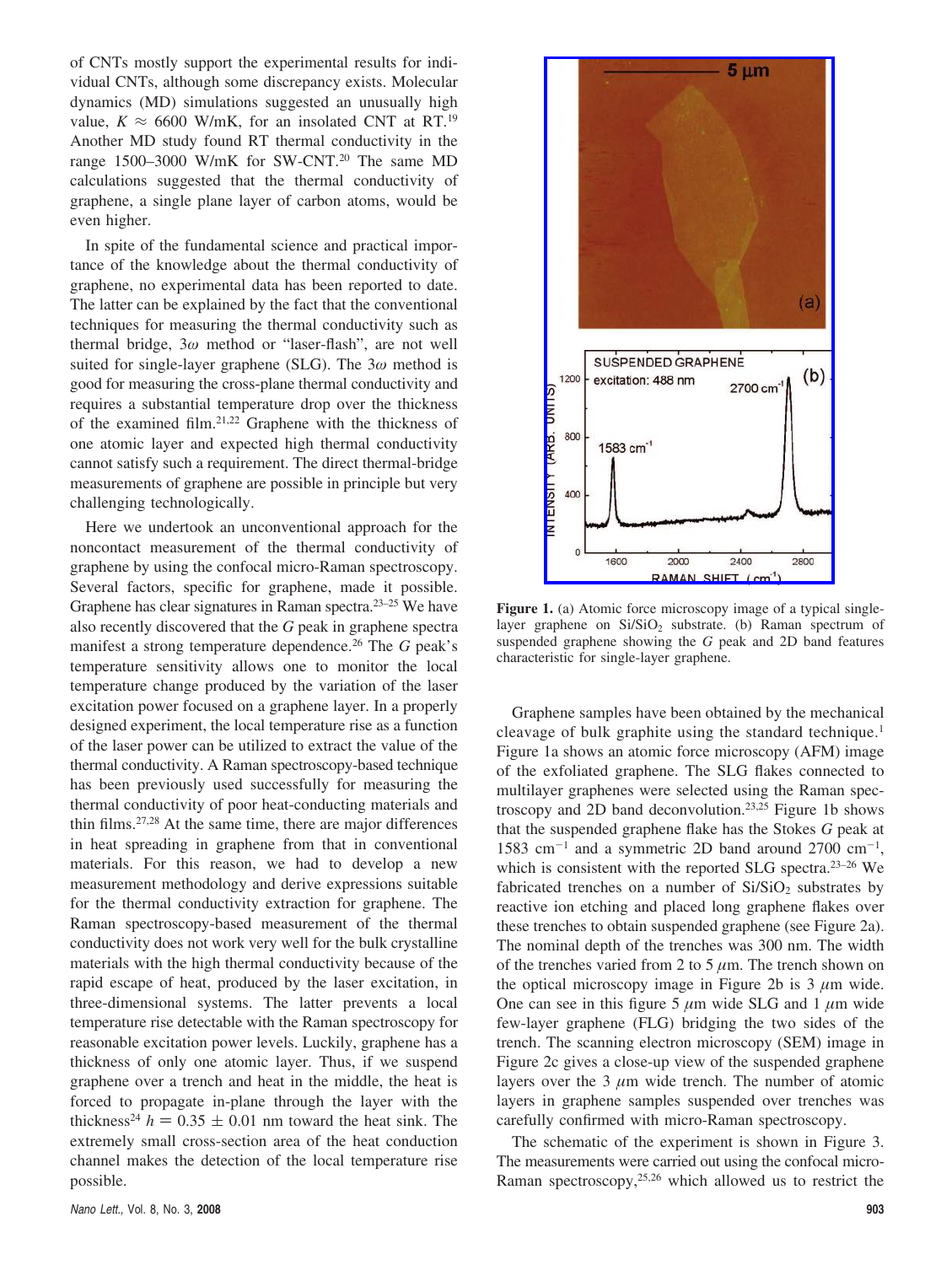

**Figure 2.** (a) Schematic of a graphene sheet suspended across a trench. (b) Optical image of two graphene flakes of different width suspended across a trench in  $Si/SiO<sub>2</sub>$  substrate. (c) Scanning electron microscopy image of the suspended single- and few-layer graphene across a trench in  $Si/SiO<sub>2</sub>$  substrate.



**Figure 3.** Schematic of the experiment showing the excitation laser light focused on a graphene layer suspended across a trench. The focused laser light creates a local hot spot and generates a heat wave inside SLG propagating toward heat sinks.

graphene sampling volume to the suspended portion of the flake. The laser light was focused in the middle of the suspended SLG with the spot size of about  $0.5-1.0 \mu$ m. Because the thermal conductivity of air is negligible (∼0.025 W/mK), the heat generated in SLG due to the laser excitation has to escape by propagating laterally through the extremely thin graphene layer. As a result, even a small power dissipated in the middle of SLG can lead to a detectable rise of the local temperature. Many of the examined graphene flakes were connected at the periphery to bulk graphite. The attached large graphitic pieces at the distance of 9–10 *µ*m from the trench edge acted as heat sinks. The heat sink temperature did not change during the experiment for the low power levels involved. The thermal coupling of graphene to the Si substrate is also small due to the microscopic corrugations of the partially suspended graphene, low thermal conductivity of the oxide ( $\sim$ 1 W/mK) and very large thermal interface resistance. As a result, the heat wave generated over the suspended portion of graphene continues to propagate all the way to the heat sink. From the available excitation wavelengths, we have chosen 488 nm laser light for this experiment. The shorter excitation wavelength in the ultraviolet range, e.g., 325 nm, is strongly absorbed and good for heating the sample surface, but it does not provide clear Raman signatures for graphene. The longer wavelength, e.g., 633 nm, excites informative scattering spectra from graphene but does not produce local heating as efficiently as 488 nm laser light.

The heat conduction through the surface with the crosssectional area *S* can be evaluated from the following equation:  $\partial O/\partial t = -K \oint \nabla T \cdot dS$ , where *Q* is the amount of heat transferred over the time *t* and *T* is the absolute temperature. The phonon mean free path data reported for  $CNTs^{14-16}$  suggest that the thermal transport in graphene over few *µm* size flakes has to be at least partially diffusive. The exact shape of the heat front propagating through SLG is not known and depends on the shape of the flake and its edges. Two limiting cases can be considered: the radial heat flow from the middle of the suspended flake toward its borders and a plane-wavefront in two opposite directions toward the trench edges. The first case is appropriate when the laser-induced hot spot is much smaller than the suspended graphene layer size, while the second case corresponds to the situation when the laser hot spot is comparable to the layer width *W*. Writing the uniform radial heat flow equation for the two laser excitation power levels  $P_1$  and  $P_2$ , which correspond to the two hot spot temperatures, we obtained the expression for the thermal conductivity  $K = (1/2\pi h)(\Delta P/\Delta T)$ , where *h* is SLG thickness and the local temperature rise  $\Delta T$  is due to the changing heating power  $\Delta P = P_2 - P_1$ .

Because the excitation power levels are relatively low, the *G* peak position linearly depends on the sample temperature<sup>26</sup>  $\omega = \omega_0 + \chi_0 T$ . The final expression for the thermal conductivity in the radial heat wave case can be written as  $K = \chi_G(1/2h\pi)(\delta\omega/\delta P)^{-1}$ , where  $\delta\omega$  is a small shift in the *G* peak position due to the veristion  $\delta P$  in the besting power *G* peak position due to the variation  $\delta P$  in the heating power on the sample surface. Analogous considerations for the case of the plane-wave heat front lead to the expression  $K = (L/2S)(\Delta P/\Delta T)$ , where *L* is the distance from the middle of the suspended SLG to the heat sink with the ambient *T* and  $S = h \times W$ . Finally, the thermal conductivity can be evaluated as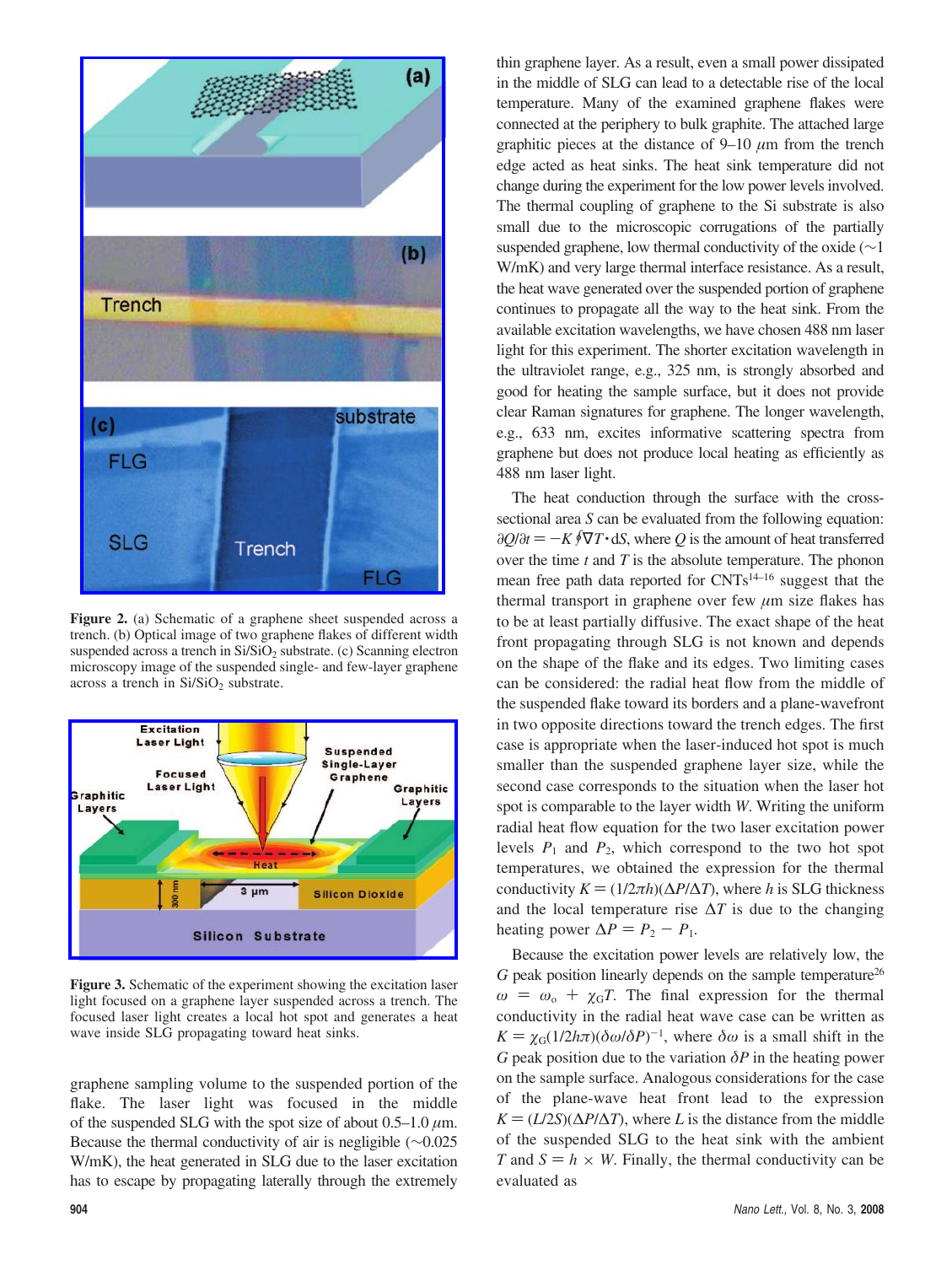$$
K = \chi_{G}(L/2hW)(\delta\omega/\delta P)^{-1}
$$
 (1)

The above equations include the change in the heating power *δP* on graphene rather than its absolute value or the total power change. A detail analysis of the method accuracy with the estimate of the power loss in the trench bottom is given at the end of this letter.

We measured the excitation power dependence of the Raman *G* peak for a number of long graphene flakes suspended over the trench and connected to the large graphite heat sinks. The examined samples were described better by the equation for the heat plane waves propagating in two opposite directions toward heat sinks. The excitation power at the graphene sample location was determined with the power meter. The increase in the excitation power led to the increase in the intensity count and red-shift of the *G* mode peak. The intensity increase is clearly seen in Figure 4a. The red-shift indicates a rise in the local temperature in the middle of the suspended graphene. Figure 4b shows the *G* peak position dependence on the total dissipated power  $P_D$  for a high-quality suspended SLG. In this figure, the peak position change is referenced to the value, which corresponds to the lowest excitation power. The extracted slope is  $\delta \omega / \delta P_D \approx$  $-1.29$  cm<sup>-1</sup>/mW. The temperature coefficient  $\chi_G$  for the *G* neak of graphene was determined by us previously for SI *G* peak of graphene was determined by us previously for SLG produced by the same technique.26 It was accomplished by keeping the low level of laser excitation constant and externally changing the temperature of SLG placed in the cold-hot cell. The independent external control of the temperature allowed for a much higher accuracy in measurements of the temperature coefficient. Extracting from the measured  $\delta \omega / \delta P_D$ , the value for graphene  $\delta \omega / \delta P$  though the procedure outlined below, and substituting together with  $\chi_{\rm G}$  $= -1.6 \times 10^{-2}$  cm<sup>-1</sup>/K and *h* to eq 1 for the thermal<br>conductivity, we obtain for the set of SLG samples the conductivity, we obtain for the set of SLG samples the averaged values in the range (4.84  $\pm$  0.44)  $\times$  10<sup>3</sup> to (5.30)  $\pm$  0.48) × 10<sup>3</sup> W/mK. The extracted thermal conductivity is on the high end of the values reported for CNTs or exceeds them. Table 1 provides comparison of the thermal conductivity determined for graphene with the experimental data reported for CNTs.

The thermal conductivity of SLG with the RT electrical resistance of  $1-4$  kΩ is mostly due to the acoustic phonons because the electron contribution to *K*, estimated from the Wiedemann–Franz law, is negligible. This is consistent with the observation for the thermal conductivity of individual CNTs.15,17 It is illustrative to compare the obtained result with the Klemens<sup>29</sup> calculation of the thermal conductivity of graphite in the basal plane (*a*-plane). In his work, the thermal conductivity of the highly oriented pyrolytic graphite (HOPG) was treated in terms of the two-dimensional phonon gas. For the intrinsic, i.e., Umklapp scattering limited thermal conductivity, Klemens found  $K = 1910$  W/mK at RT. Our experimental value for graphene is approximately a factor of 3 larger. Better thermal conduction properties of graphene can be related to the smaller Grüneisen parameter *γ* for the pertinent phonon modes as predicted from the first-principle calculations<sup>30</sup> because  $K \sim 1/\gamma^2$ . A recent MD study of the in-plane thermal conductivity of graphite<sup>31</sup> reported  $K$ 



**Figure 4.** (a) *G* peak region of the Raman spectrum from a singlelayer graphene recorded at two excitation power levels. (b) Shift in *G* peak spectral position vs change in total dissipated power. The spectra are excited at 488 nm and recorded at room temperature in the backscattering configuration.

 $= 1000$  W/mK, which is approximately two times below the Klemens' result. The same study found  $K = 2980$  W/mK for CNTs and revealed a strong dependence of the thermal conductivity on the vacancy and defect concentration.<sup>31</sup> The situation is likely similar for graphene.

The extremely high value of the phonon thermal conductivity of the strictly two-dimensional material system such as graphene comes in sharp contrast with the reduced phonon thermal conductivity (as compared to their bulk values) of the quasi-two-dimensional systems such as semiconductor quantum wells (thin films) $32$  and quasi-one-dimensional systems such as quantum wires (nanowires).<sup>33</sup> The reduction of the phonon (lattice) thermal conductivity in quantum wells and nanowires comes as a result of the phonon-rough boundary scattering or phonon spatial confinement effects.32–34 Another interesting observation is a huge range of the thermal conductivities of carbon materials, which spans from some of the lowest RT values of ∼0.2 W/mK reported for diamond-like carbons<sup>35</sup> to up to  $\sim$ 5300 W/mK measured in this work for graphene. In this sense, carbon materials can serve both as thermal insulators (some of the diamondlike carbons or amorphous carbons) as well as the "heat superconductors" such as graphene.

Let us now discuss in more detail the data extraction procedure and accuracy of the method. Any measurement of thermal conductivity of a nanometer scale object is challenging not only because of the difficulty of handing such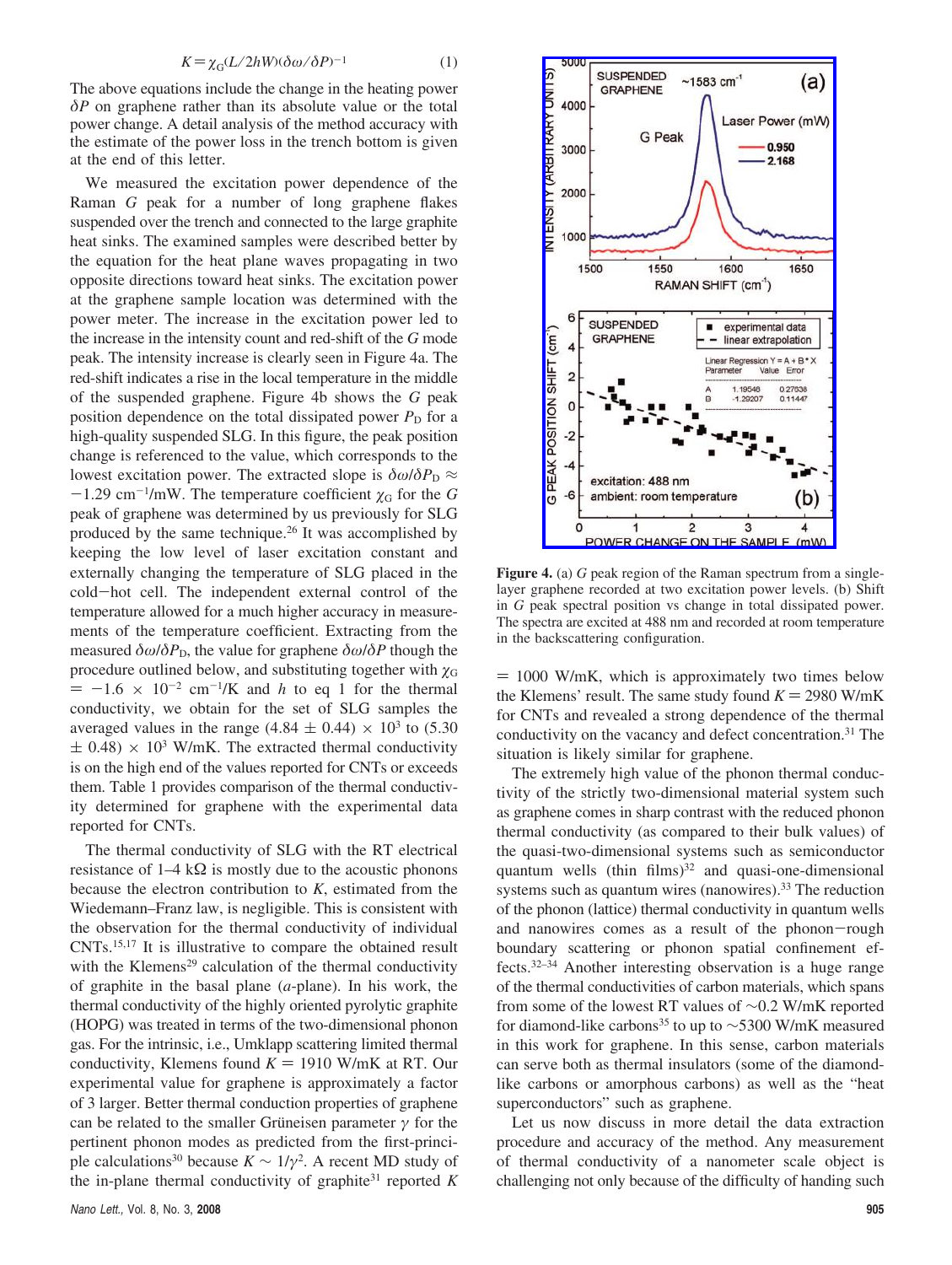**Table 1.** Room Temperature Thermal Conductivity in Graphene and CNTs

| sample type                       | $K$ (W/mK)                                             | method                                               | comments                                                                           | ref                                                                 |
|-----------------------------------|--------------------------------------------------------|------------------------------------------------------|------------------------------------------------------------------------------------|---------------------------------------------------------------------|
| SLG<br>MW-CNT<br>SW-CNT<br>SW-CNT | $\sim$ 4840–5300<br>>3000<br>${\sim}3500$<br>1750–5800 | optical<br>electrical<br>electrical<br>thermocouples | individual; suspended<br>individual; suspended<br>individual; suspended<br>bundles | this work<br>Kim et al. $15$<br>Pop et al. $16$<br>Hone et al. $17$ |

small objects but also due to uncertainties with the exact amount of dissipated power over the sample. Before measuring the thermal conductivity, we estimated the effect produced by the light, which penetrates through the suspended graphene. Although the light is focused on the graphene surface, it penetrates down to Si substrate and generates Stokes power. The power measured with the detector can be split into two terms,  $P_D = P + P_{\text{Si}}$ , where *P* is the power to be dissipated in graphene and  $P_{\text{Si}}$  is the power to be lost in Si substrate. Note that because we measure the power at the sample position and not at the laser output, the losses in the spectrometer do not affect the accuracy of our method. The amount of the power *P* absorbed by the suspended graphene can be evaluated through the calibration procedure with HOPG, which was used to produce the graphene samples, via the analysis of the integrated *G* peak intensities from graphene and HOPG.

The power absorbed in graphene is given by  $P = I_0A(1)$  $-\exp(-\alpha_{G}a_{G}) \approx \alpha_{G}a_{G}I_{o}A$ , where *A* is the illuminated area,  $I_0$  is the laser intensity on the surface,  $\alpha_G$  is the absorption coefficient, and  $a<sub>G</sub>$  is the monolayer thickness. The integrated Raman intensity from SLG can be written as<sup>36</sup>  $\overline{\Delta I_G} = N \sigma_G I_o$ , where *N*/*A* is the surface number density of the scattering atoms and  $\sigma$ G is the scattering cross section. Thus, the Raman intensity can be related to the absorbed power as  $\Delta I_G$  =  $(N/A)(\sigma_G/\alpha_G a_G)P$ . When the same laser beam is focused on the calibration HOPG sample, the measured power  $P_D \approx$ *I*o*A*. The scattered intensity from HOPG can be obtained by summation over all *n* layers  $\Delta I_{\text{HOPG}} = N \sigma_{\text{H}} I_{\text{o}} \sum_{n=1}^{\infty}$  $\exp(-2\alpha_{\text{H}}a_{\text{H}}n) \approx N\sigma_{\text{H}}I_0(\exp(2\alpha_{\text{H}}a_{\text{H}})-1)^{-1}$ . The latter reduces to  $\Delta_{\text{HOPG}} \approx (1/2)(N/A)(\sigma_{\text{H}}/\alpha_{\text{H}}a_{\text{H}})P_{\text{D}}$ . Here  $\alpha_{\text{H}}$  and  $\sigma_{\text{H}}$  are the absorption coefficient and scattering cross-section for HOPG with the monolayer of thickness  $a_H$ . Defining the ratio of the integrated intensities as  $\zeta = \Delta I_G/\Delta I_{\text{HOPG}}$ , we can express the power absorbed in graphene through the power measured by the detector as  $P = (ζ/2)[σ_Hα_Ga_G/σ_Gα_Ha_H]P_D$ . The term in the square brackets is very close to unity because it consists of the ratios of the in-plane microscopic material parameters for essentially the same material. The value of *ς*, determined experimentally, completes the calibration. For a number of examined samples, we found *ς* to be 0.26. The distribution of power between the suspended graphene and substrate may depend on the conditions of the experiment and was checked for each experimental run.

The presence of the microscopic corrugations in the partially suspended graphene has been recently reported in ref 37. The latter supports our assumption about the weak coupling to the substrate. We also monitored the positions of  $W_2$  and  $W_3$  Si-O-Si stretching bonds<sup>38</sup> in the range from 800 to  $1100 \text{ cm}^{-1}$  at different power levels to confirm that  $SiO<sub>2</sub>$  layer is not strongly heated during the measurement. That was possible because, despite light focusing on the suspended portion of graphene, the smallest spot size is  $\sim$ 0.5–1.0  $\mu$ m,<sup>39</sup> and some of the excitation light covers SiO<sub>2</sub> layer under graphene near the trench edges. Finishing the measurement error analysis we estimated<sup>40</sup> that the inclusion of the finite reflectivity of HOPG and Si trench bottom introduces minor change to the final result (within 9% of the experimental uncertainty).

In conclusion, we reported the first experimental study of the thermal conductivity of single-layer graphene. Using a noncontact optical-based technique, we discovered that graphene manifests an extraordinary high RT thermal conductivity of up to  $(5.30 \pm 0.48) \times 10^3$  W/mK. The measurements were performed for an individual single-layer graphene suspended over a wide trench in  $Si/SiO<sub>2</sub>$  substrate. The extracted thermal conductivity of graphene is larger than conventionally accepted experimental values reported for individual suspended CNTs and corresponds to the upper bound of the highest values reported for single-wall CNT bundles. The superb thermal conduction property of graphene is beneficial for the proposed electronic applications and establishes graphene as an excellent material for thermal management.

**Acknowledgment.** A.A.B. acknowledges the support from DARPA-SRC through the FCRP Center on Functional Engineering Nano Architectonics (FENA). A.A.B. and C.N.L. acknowledge support from DARPA-DMEA through the UCR-UCLA-UCSB Center for Nanoscience Innovations for Defense (CNID). A.A.B. is indebted to Drs. E. P. Pokatilov and D. L. Nika (Moldova State University) for checking the derivations, Drs. M. Makeev (NASA Ames), N. Kalugin (New Mexico Tech), M. Kuball (University of Bristol), and C. Dames (UC Riverside) for critical reading of the original version of the manuscript, and to Dr. A. C. Ferrari (Cambridge University) for insightful discussions on graphene.

## **References**

- (1) Novoselov, K. S.; Geim, A. K.; Morozov, S. V.; Jiang, D.; Zhang, Y.; Dubonos, S. V.; Grigorieva, I. V.; Firsov, A. A. *Science* **2004**, *306*, 666.
- (2) (a) Zhang, Y. B.; Tan, Y. W.; Stormer, H. L.; Kim, P. *Nature* **2005**, *<sup>438</sup>*, 201. (b) Abanin, D. A.; Lee, P. A.; Levitov, L. S. *Phys. Re*V*. Lett.* **2007**, *98*, 156801.
- (3) (a) Kane, C. L.; Mele, E. J. *Phys. Rev. Lett.* **2005**, 95, 226801. (b) Khveshchenko, D. V. *Phys. Rev. B* **2006**, 74, 161402.
- (4) Miao, F.; Wijeratne, S.; Zhang, Y.; Coskun, U. C.; Bao, W.; Lau, C. N. *Science* **2007**, *317*, 1530.
- (5) Peres, N. M. R.; Castro Neto, A. H.; Guinea, F. *Phys. Re*V*. B* **<sup>2006</sup>**, *73*, 195411.
- (6) Morozov, S. V.; Novoselov, K. S.; Katsnelson, M. I.; Schedin, F.; Ponomarenko, L. A.; Jiang, D.; Geim, A. K. *Phys. Re*V*. Lett.* **<sup>2006</sup>**, *97*, 016801.
- (7) Pisana, S.; Lazzeri, M.; Casiraghi, C.; Novoselov, K. S.; Geim, A. K.; Ferrari, A. C.; Mauri, F. *Nat. Mater.* **2007**, *6*198.
- (8) Geim, A. K.; Novoselov, K. S. *Nat. Mater.* **183**, *6*, 183.